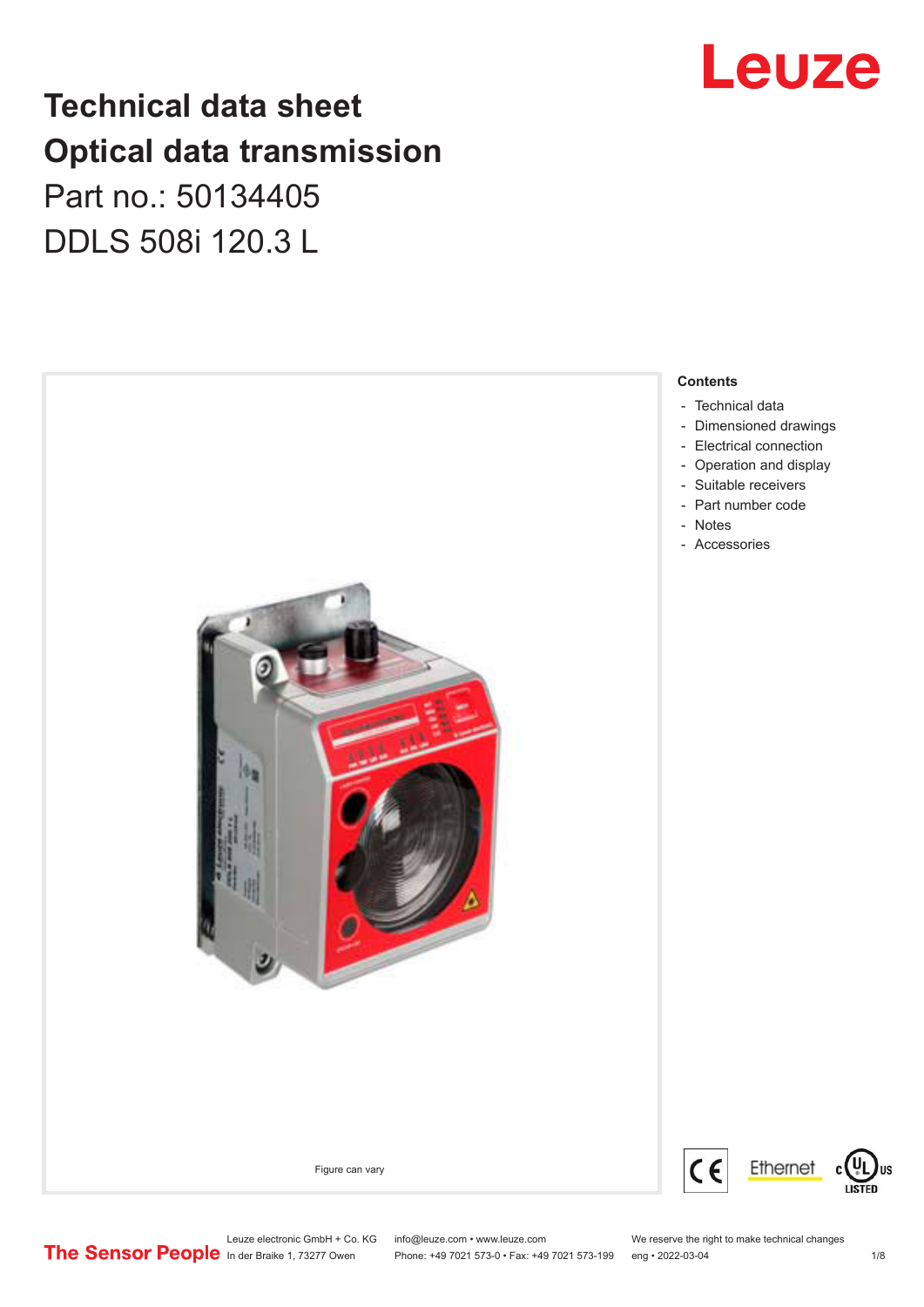### <span id="page-1-0"></span>**Technical data**

## Leuze

| <b>Basic data</b>                                |                                       |
|--------------------------------------------------|---------------------------------------|
| Series                                           | <b>DDLS 500</b>                       |
| <b>Special version</b>                           |                                       |
| <b>Special version</b>                           | Integrated laser alignment aid        |
|                                                  | Not influenced by reflective surfaces |
|                                                  | Operation of parallel light axes      |
|                                                  | Remote maintenance via web server     |
| <b>Optical data</b>                              |                                       |
| <b>Working range</b>                             | 100  120,000 mm                       |
| <b>Light source</b>                              | Laser                                 |
| <b>Transmission frequency</b>                    | F <sub>3</sub>                        |
| Usable opening angle transmitter                 | 1 <sup>°</sup>                        |
| <b>Electrical data</b>                           |                                       |
| Performance data                                 |                                       |
| Supply voltage $U_{B}$                           | 18  30 V, DC                          |
|                                                  |                                       |
| Inputs                                           |                                       |
| Number of digital switching inputs               | 1 Piece(s)                            |
|                                                  |                                       |
| <b>Outputs</b>                                   |                                       |
| Number of digital switching outputs 1 Piece(s)   |                                       |
| <b>Interface</b>                                 |                                       |
| <b>Type</b>                                      | Ethernet                              |
|                                                  |                                       |
| <b>Ethernet</b>                                  |                                       |
| <b>Transmission speed</b>                        | 100 Mbit/s                            |
| <b>Connection</b>                                |                                       |
| <b>Number of connections</b>                     | 2 Piece(s)                            |
|                                                  |                                       |
| <b>Connection 1</b><br><b>Type of connection</b> | Connector                             |
| <b>Designation on device</b>                     | <b>POWER</b>                          |
| <b>Thread size</b>                               | M12                                   |
|                                                  |                                       |
| Type<br>No. of pins                              | Male<br>5-pin                         |
| Encoding                                         | A-coded                               |
|                                                  |                                       |
| <b>Connection 2</b>                              |                                       |
| <b>Type of connection</b>                        | Connector                             |
| <b>Designation on device</b>                     | <b>BUS</b>                            |
| <b>Thread size</b>                               | M12                                   |

#### **Mechanical data**

| Dimension (W x H x L)                                         | 100 mm x 156 mm x 99.5 mm |
|---------------------------------------------------------------|---------------------------|
| <b>Housing material</b>                                       | Metal                     |
| Net weight                                                    | 1,185q                    |
|                                                               |                           |
| <b>Operation and display</b>                                  |                           |
| Type of display                                               | Bar graph                 |
|                                                               | I FD                      |
| Type of configuration                                         | Software                  |
|                                                               | Via web browser           |
|                                                               |                           |
| <b>Environmental data</b>                                     |                           |
| Ambient temperature, operation                                | $-550 °C$                 |
| Ambient temperature, storage                                  | $-3570 °C$                |
|                                                               |                           |
| <b>Certifications</b>                                         |                           |
| Degree of protection                                          | IP 65                     |
| <b>Certifications</b>                                         | c UL US                   |
| Test procedure for EMC in accordance EN 1000-6-4              |                           |
| with standard                                                 | EN 61000-6-2              |
| Test procedure for noise in accordance EN 60068-2-64          |                           |
| with standard                                                 |                           |
| Test procedure for oscillation in<br>accordance with standard | EN 60068-2-6              |
| Test procedure for shock in                                   | EN 60068-2-27             |
| accordance with standard                                      |                           |
| <b>Classification</b>                                         |                           |
|                                                               |                           |
| <b>Customs tariff number</b>                                  | 85365019                  |
| <b>ECLASS 5.1.4</b>                                           | 19039001                  |
| <b>ECLASS 8.0</b>                                             | 19179090                  |

| <b>ECLASS 5.1.4</b> | 19039001 |
|---------------------|----------|
| <b>ECLASS 8.0</b>   | 19179090 |
| <b>ECLASS 9.0</b>   | 19179090 |
| ECLASS 10.0         | 19179090 |
| ECLASS 11.0         | 19179090 |
| ECLASS 12.0         | 19179090 |
| <b>ETIM 5.0</b>     | EC000515 |
| <b>ETIM 6.0</b>     | EC000515 |
| <b>ETIM 7.0</b>     | EC000310 |

Leuze electronic GmbH + Co. KG info@leuze.com • www.leuze.com We reserve the right to make technical changes<br>
The Sensor People in der Braike 1, 73277 Owen Phone: +49 7021 573-0 • Fax: +49 7021 573-199 eng • 2022-03-04

**Type** Female **No. of pins** 4 -pin **Encoding** D-coded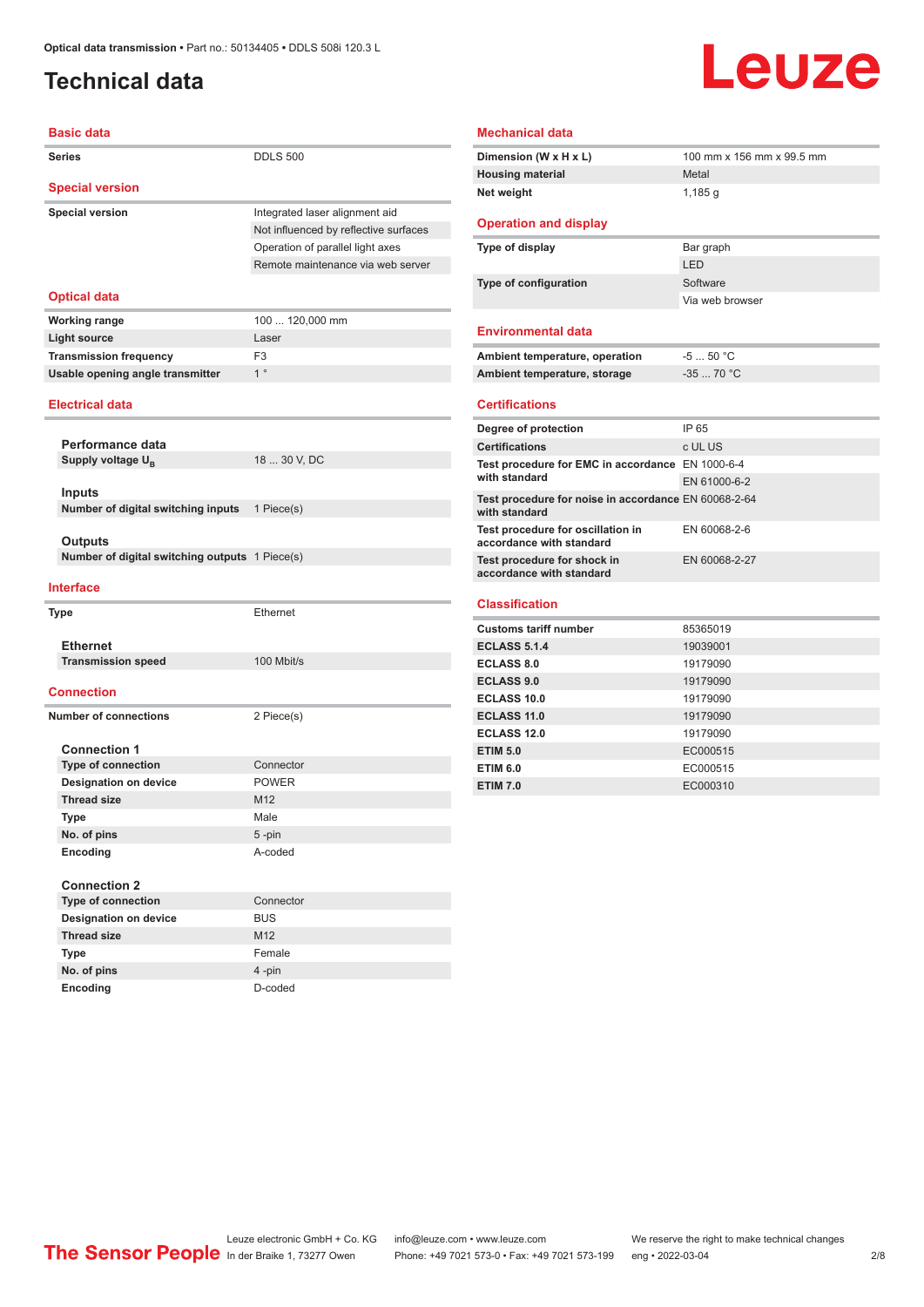### <span id="page-2-0"></span>**Dimensioned drawings**

All dimensions in millimeters







A Center axis of transmitter and alignment laser

B Center axis of transmitter and receiver

C Center axis of receiver

## Leuze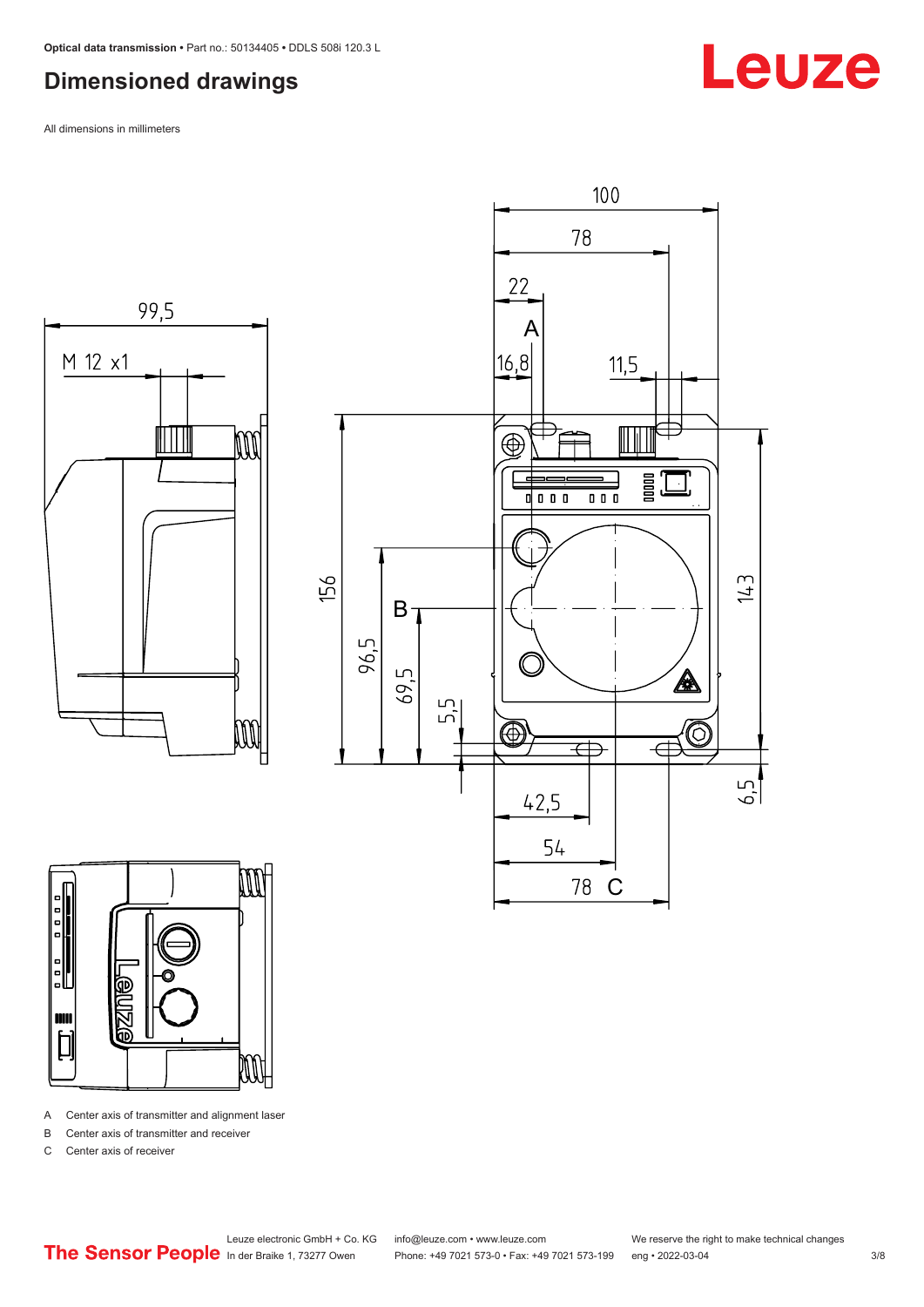#### <span id="page-3-0"></span>**Electrical connection**

| <b>Connection 1</b>       | <b>POWER</b>   |
|---------------------------|----------------|
| <b>Function</b>           | Signal IN      |
|                           | Signal OUT     |
|                           | Voltage supply |
| <b>Type of connection</b> | Connector      |
| <b>Thread size</b>        | M12            |
| <b>Type</b>               | Male           |
| <b>Material</b>           | Metal          |
| No. of pins               | $5 - pin$      |
| Encoding                  | A-coded        |

#### **Pin Pin assignment**

| и              | <b>VIN</b>       |  |
|----------------|------------------|--|
| $\overline{2}$ | IO <sub>1</sub>  |  |
| 3              | GND              |  |
| $\overline{4}$ | IO <sub>2</sub>  |  |
| 5              | <b>FE/SHIELD</b> |  |



#### **Connection 2 BUS**

| <b>Function</b>           | <b>BUS IN</b> |
|---------------------------|---------------|
| <b>Type of connection</b> | Connector     |
| <b>Thread size</b>        | M12           |
| <b>Type</b>               | Female        |
| <b>Material</b>           | Metal         |
| No. of pins               | 4-pin         |
| Encoding                  | D-coded       |

| Pin | <b>Pin assignment</b> |
|-----|-----------------------|
|     | TD+                   |
|     | $RD+$                 |
|     | TD-                   |
|     | RD-                   |

### **Operation and display**

| <b>LED</b>     |            | <b>Display</b>           | <b>Meaning</b>                                    |  |
|----------------|------------|--------------------------|---------------------------------------------------|--|
| 1              | <b>AUT</b> | Off                      | Operating mode not active                         |  |
|                |            | Green, continuous light  | Operating mode 'Automatic'                        |  |
| $\overline{2}$ | <b>MAN</b> | Off                      | Operating mode not active                         |  |
|                |            | Green, continuous light  | Operating mode 'Manual'                           |  |
| 3              | <b>ADJ</b> | Off                      | Operating mode not active                         |  |
|                |            | Green, continuous light  | Operating mode 'Adjust'                           |  |
| 4              | <b>LAS</b> | Off                      | Operating mode not active                         |  |
|                |            | Green, continuous light  | Operating mode 'Alignment-laser mounting support' |  |
| 5              | <b>LLC</b> | Off                      | Operating mode not active                         |  |
|                |            | Green, continuous light  | LLC without interruption                          |  |
|                |            | Red, continuous light    | LLC interrupted at least once                     |  |
| 6              | <b>PWR</b> | Off                      | No supply voltage                                 |  |
|                |            | Green, flashing          | Device ok, initialization phase                   |  |
|                |            | Green, continuous light  | Data transmission active                          |  |
|                |            | Red, flashing            | Data transmission interrupted                     |  |
|                |            | Red, continuous light    | Device error                                      |  |
| 7              | <b>TMP</b> | Off                      | Operating temperature OK                          |  |
|                |            | Orange, continuous light | Operating temperature critical                    |  |



2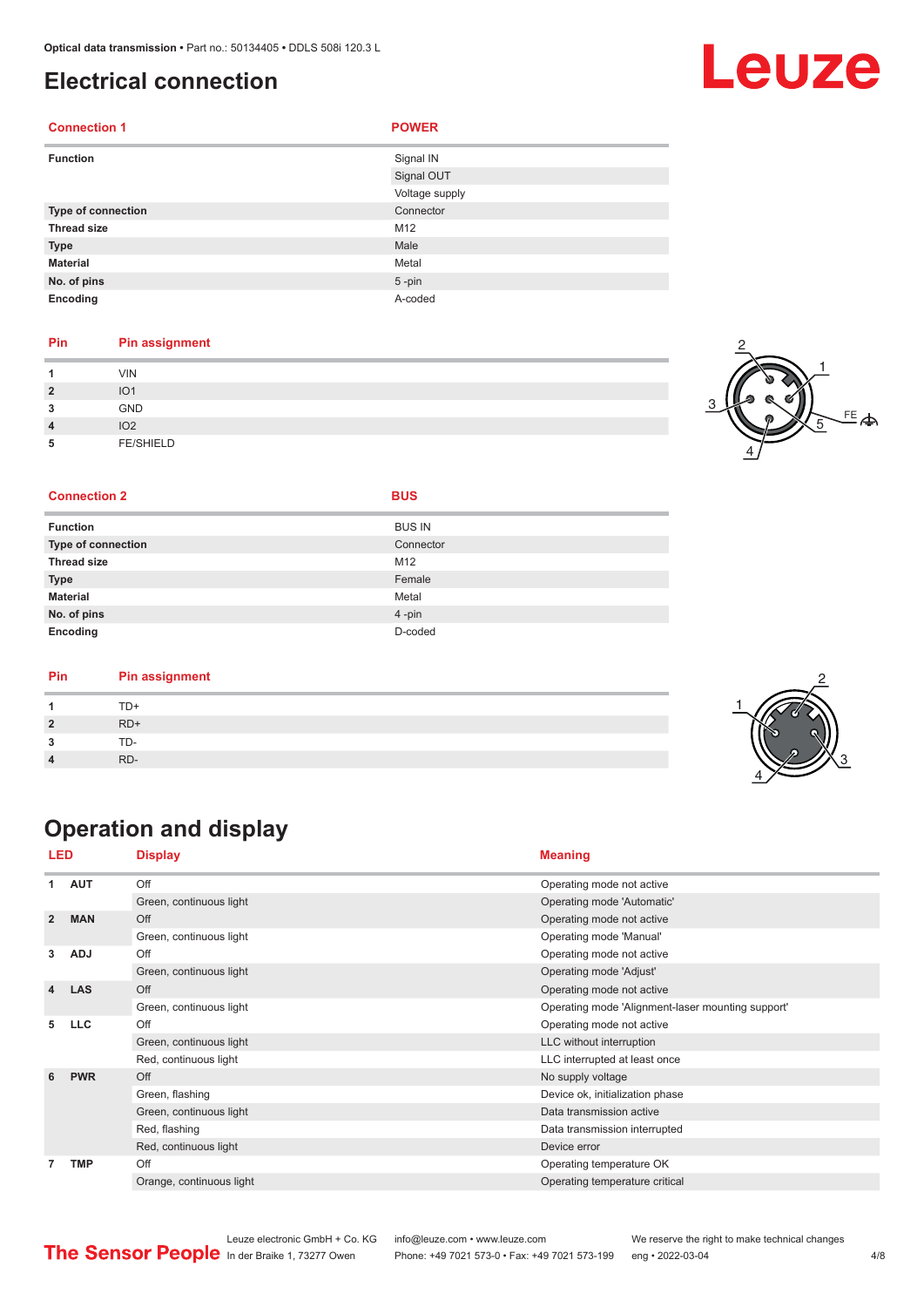### <span id="page-4-0"></span>**Operation and display**

## Leuze

| LED |                                 | <b>Display</b>              | <b>Meaning</b>                                                |
|-----|---------------------------------|-----------------------------|---------------------------------------------------------------|
|     | TMP                             | Red, continuous light       | Operating temperature exceeded or not met                     |
| 8   | <b>LSR</b>                      | Off                         | With function reserve                                         |
|     |                                 | Orange, continuous light    | Device OK, warning set                                        |
| 9   | <b>BUS</b>                      | Off                         | not active for the DDLS 508i                                  |
|     | 10 OLK                          | Off                         | Fault                                                         |
|     |                                 | Green, continuous light     | No data transmission                                          |
|     |                                 | Orange, continuous light    | Data transmission active                                      |
| 11  | ERL                             | Off                         | Link OK                                                       |
|     |                                 | Orange, continuous light    | Missing link (Ethernet cable connection) on the second device |
|     |                                 | Red, continuous light       | No cable-connected link to the connected device               |
| 12  | <b>LINK</b>                     | Off                         | No cable-connected link to the connected device               |
|     |                                 | Green, continuous light     | Link OK                                                       |
|     |                                 | Orange, continuous light    | Data transmission active                                      |
| 13  | <b>SIGNAL</b><br><b>QUALITY</b> | 2 red, 2 orange and 4 green | Received signal level                                         |

#### **Suitable receivers**

| Part no. | <b>Designation</b> | <b>Article</b>               | <b>Description</b>                                                                                                                                                                                                                                       |
|----------|--------------------|------------------------------|----------------------------------------------------------------------------------------------------------------------------------------------------------------------------------------------------------------------------------------------------------|
| 50134406 | DDLS 508i 120.4 L  | Optical data<br>transmission | Special version: Not influenced by reflective surfaces, Integrated laser<br>alignment aid, Operation of parallel light axes, Remote maintenance via web<br>server<br>Working range: 100  120,000 mm<br>Interface: Ethernet<br>Connection: Connector, M12 |

#### **Part number code**

Part designation: **DDLS 5XXX YYY.Z A B CC**

| <b>DDLS</b> | Optical transceiver for digital data transmission                                                                                                                                                                                                                         |
|-------------|---------------------------------------------------------------------------------------------------------------------------------------------------------------------------------------------------------------------------------------------------------------------------|
| 5XXX        | <b>Series</b><br>508i: without integrated web server for remote diagnostics<br>508i: with integrated web server for remote diagnostics<br>538: without integrated web server for remote diagnostics (EtherCAT)<br>548i: with integrated web server for remote diagnostics |
| <b>YYY</b>  | Range for data transmission in m                                                                                                                                                                                                                                          |
| z           | Frequency of the transmitter<br>0: Frequency F0<br>1: Frequency F1<br>2: Frequency F2<br>3: Frequency F3<br>4: Frequency F4                                                                                                                                               |
| A           | Option<br>L: integrated laser alignment aid (for transmitter/receiver)<br>n/a: standard                                                                                                                                                                                   |
| B           | <b>Special equipment</b><br>H: With heating<br>n/a: no special equipment                                                                                                                                                                                                  |
| CC          | <b>Special equipment</b><br>W: transmission optics with larger opening angle (on request)<br>n/a: no special equipment                                                                                                                                                    |

| <b>Note</b>                                                                                  |
|----------------------------------------------------------------------------------------------|
| ∜ A list with all available device types can be found on the Leuze website at www.leuze.com. |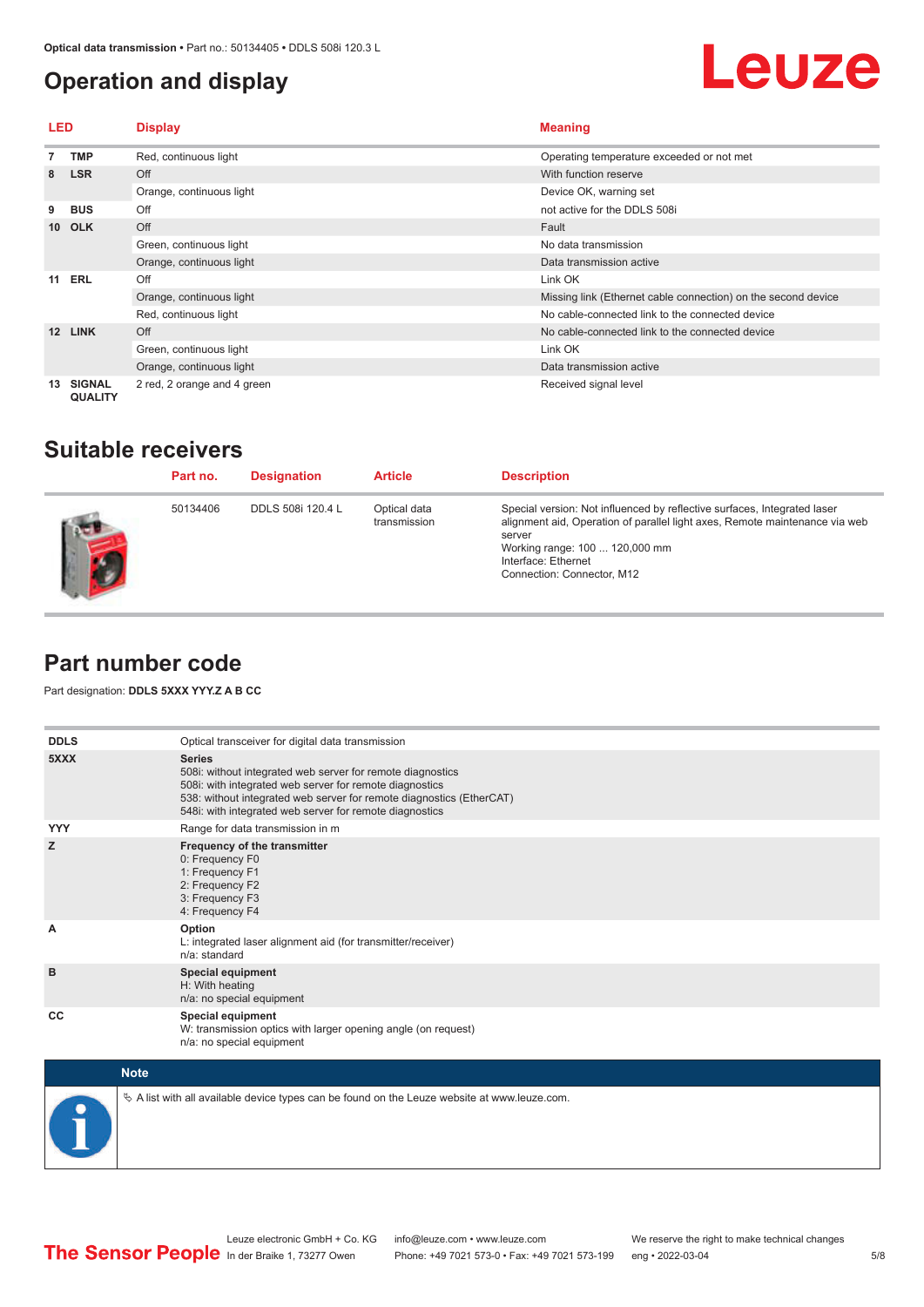#### **Notes**

# Leuze

#### **Observe intended use!**

 $\%$  This product is not a safety sensor and is not intended as personnel protection.

 $\&$  The product may only be put into operation by competent persons.

 $\%$  Only use the product in accordance with its intended use.

| <b>For UL applications:</b>                                                                                              |
|--------------------------------------------------------------------------------------------------------------------------|
| $\%$ For UL applications, use is only permitted in Class 2 circuits in accordance with the NEC (National Electric Code). |
| <b>ATTENTION! INVISIBLE LASER RADIATION - CLASS 1M LASER PRODUCT</b>                                                     |

#### **Do not expose users of telescopic optics!**

The device satisfies the requirements of IEC 60825-1:2007 (EN 60825-1:2007) safety regulations for a product of **laser class 1M** as well as the U.S. 21 CFR 1040.10 regulations with deviations corresponding to "Laser Notice No. 50" from June 24, 2007.

#### $\%$  Do not expose users of telescopic optics!

The device satisfies the requirements of IEC 60825-1:2007 (EN 60825-1:2007) safety regulations for a product of **laser class 1M** as well as the U.S. 21 CFR 1040.10 regulations with deviations corresponding to "Laser Notice No. 50" from June 24, 2007.

- ª Looking into the beam path for extended periods using telescope optics may damage the eye's retina. Never look using telescope optics into the laser beam or in the direction of reflecting beams.
- ª CAUTION! The use of operating and adjusting devices other than those specified here or the carrying out of differing procedures may lead to dangerous exposure to radiation!

The use of optical instruments or devices (e.g., magnifying glasses, binoculars) in combination with the device increases the danger of eye damage.

- $\&$  Observe the applicable statutory and local laser protection regulations.
- $\%$  The device must not be tampered with and must not be changed in any way. There are no user-serviceable parts inside the device. Repairs must only be performed by Leuze electronic GmbH + Co. KG.

#### **ATTENTION! LASER RADIATION – CLASS 1 LASER PRODUCT (alignment laser)**

The device satisfies the requirements of IEC 60825-1:2007 (EN 60825-1:2007) safety regulations for a product of **laser class 1** as well as the U.S. 21 CFR 1040.10 regulations with deviations corresponding to "Laser Notice No. 50" from June 24, 2007.

- ª The device satisfies the requirements of IEC 60825-1:2007 (EN 60825-1:2007) safety regulations for a product of **laser class 1** as well as the U.S. 21 CFR 1040.10 regulations with deviations corresponding to "Laser Notice No. 50" from June 24, 2007.
- $\%$  Observe the applicable statutory and local laser protection regulations.
- $\ddot{\phi}$  The device must not be tampered with and must not be changed in any way. There are no user-serviceable parts inside the device. Repairs must only be performed by Leuze electronic GmbH + Co. KG.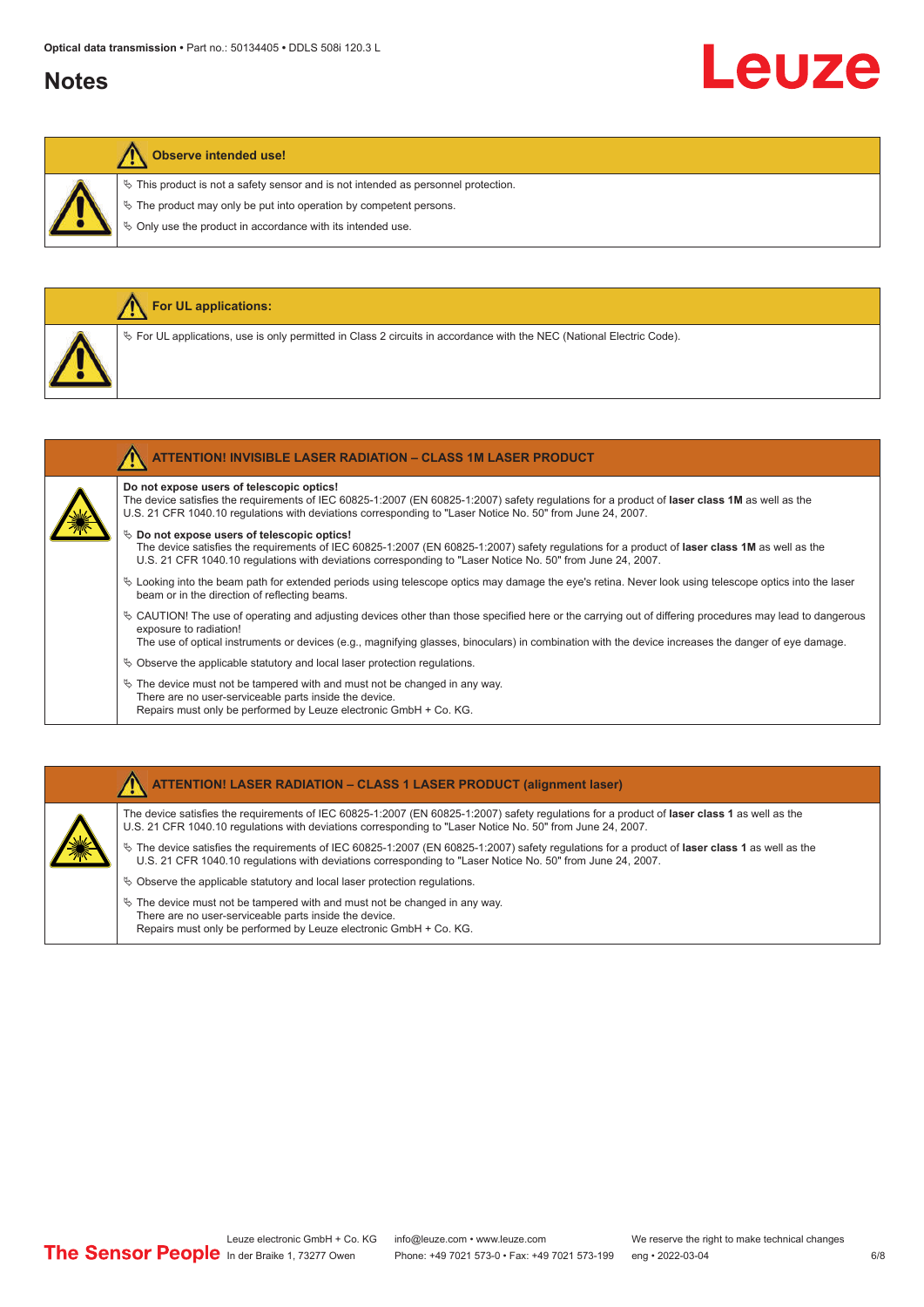#### **Accessories**

## Leuze

### Connection technology - Connection cables

|            | Part no. | <b>Designation</b>      | <b>Article</b>   | <b>Description</b>                                                                                                                                                                            |
|------------|----------|-------------------------|------------------|-----------------------------------------------------------------------------------------------------------------------------------------------------------------------------------------------|
| <b>ALL</b> | 50132079 | KD U-M12-5A-V1-<br>050  | Connection cable | Connection 1: Connector, M12, Axial, Female, A-coded, 5-pin<br>Connection 2: Open end<br>Shielded: No<br>Cable length: 5,000 mm<br>Sheathing material: PVC                                    |
|            | 50135074 | KS ET-M12-4A-P7-<br>050 | Connection cable | Suitable for interface: Ethernet<br>Connection 1: Connector, M12, Axial, Male, D-coded, 4-pin<br>Connection 2: Open end<br>Shielded: Yes<br>Cable length: 5,000 mm<br>Sheathing material: PUR |

### Connection technology - Interconnection cables

|             |   | Part no. | <b>Designation</b>                     | <b>Article</b>        | <b>Description</b>                                                                                                                                                                                                               |
|-------------|---|----------|----------------------------------------|-----------------------|----------------------------------------------------------------------------------------------------------------------------------------------------------------------------------------------------------------------------------|
|             |   | 50137078 | <b>KSS ET-M12-4A-</b><br>M12-4A-P7-050 | Interconnection cable | Suitable for interface: Ethernet<br>Connection 1: Connector, M12, Axial, Male, D-coded, 4-pin<br>Connection 2: Connector, M12, Axial, Male, D-coded, 4-pin<br>Shielded: Yes<br>Cable length: 5,000 mm<br>Sheathing material: PUR |
| C<br>œ<br>⋿ | Ö | 50135081 | <b>KSS ET-M12-4A-</b><br>RJ45-A-P7-050 | Interconnection cable | Suitable for interface: Ethernet<br>Connection 1: Connector, M12, Axial, Male, D-coded, 4-pin<br>Connection 2: RJ45<br>Shielded: Yes<br>Cable length: 5,000 mm<br>Sheathing material: PUR                                        |

### Connection technology - Connectors

| Part no. | <b>Designation</b> | <b>Article</b> | <b>Description</b>                                                                          |
|----------|--------------------|----------------|---------------------------------------------------------------------------------------------|
| 50020501 | KD 095-5A          | Connector      | Connection: Connector with screw terminals, M12, Axial, Female, A-coded, 5<br>-pin          |
| 50112155 | S-M12A-ET          | Connector      | Suitable for interface: Ethernet<br>Connection: Connector, M12, Axial, Male, D-coded, 4-pin |